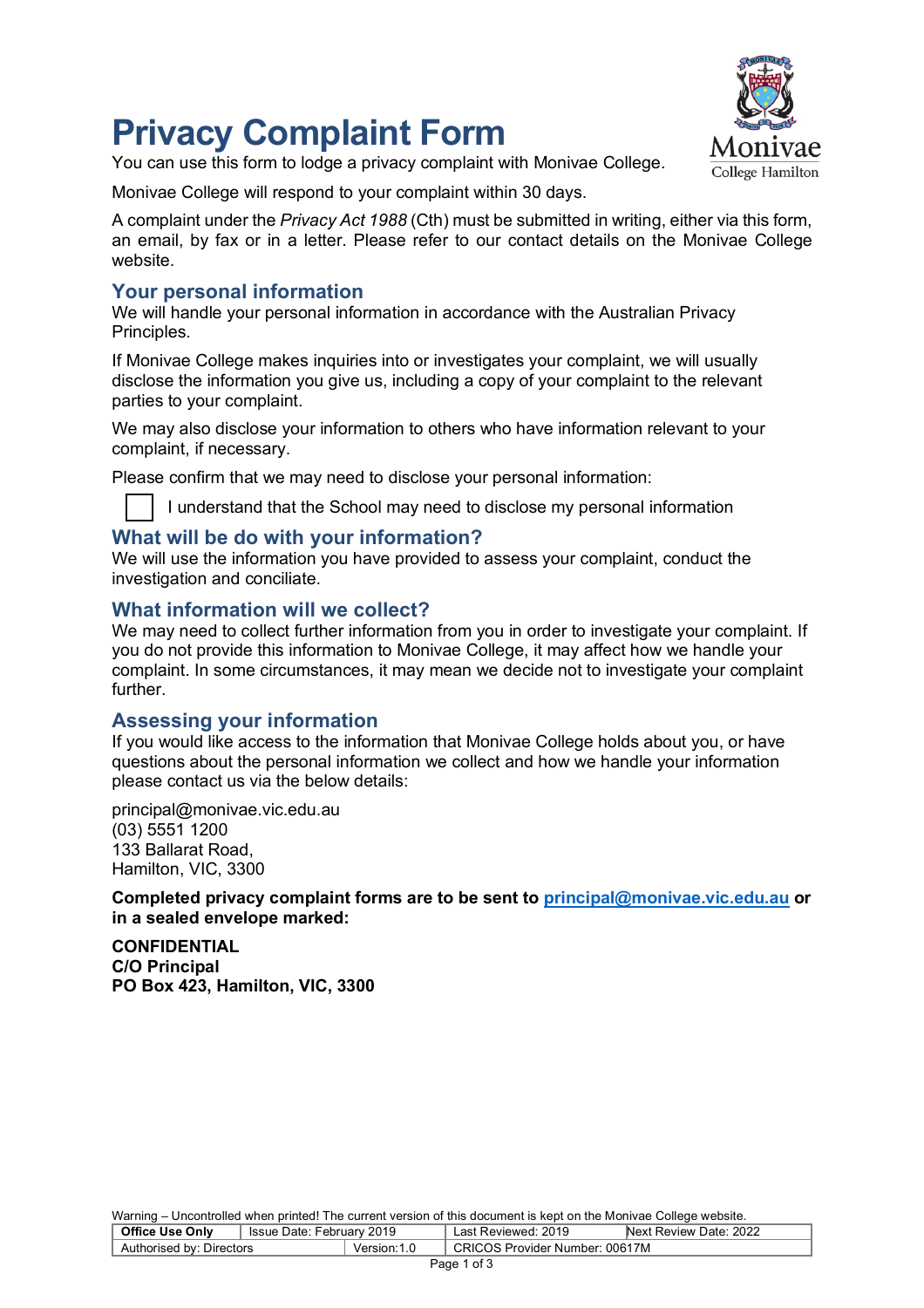# **About You – the Complainant**

| <b>First Name</b> | <b>Last Name</b>                                                        |
|-------------------|-------------------------------------------------------------------------|
|                   |                                                                         |
|                   | Preferred contact method (you must provide at least one contact method) |
| <b>Phone</b>      | <b>Email</b>                                                            |
|                   |                                                                         |

### **Address line 1**

### **Address line 2**

| <b>Suburb/City</b> | <b>City</b> | <b>Postcode</b> |
|--------------------|-------------|-----------------|
|                    |             |                 |

### **Previous Dealings**

Have you ever lodged a complaint or enquiry with the School before?

Yes I No

# **The Respondent – who you are complaining about**

**Organisation Name:**

**Name of individual(s) involved (if known)**

**Have you taken this complaint to another dispute resolution body?**

 $Yes \t | \t | No$ 

If No, go to the **Your Complaint** section below

If Yes:

**Name of the dispute resolution body you have taken this complaint to:**

### **Your Complaint**

Please describe how you think your privacy has been interfered with.

It will assist us if you can explain:

• What happened

Warning – Uncontrolled when printed! The current version of this document is kept on the Monivae College website.

| <b>Office Use Only</b>   | 2019<br>lssue Date: February, |              | 2019<br>Reviewed:<br>_ast             | Next Review Date: 2022 |
|--------------------------|-------------------------------|--------------|---------------------------------------|------------------------|
| Authorised by: Directors |                               | Version: 1.0 | <b>CRICOS Provider Number: 00617M</b> |                        |